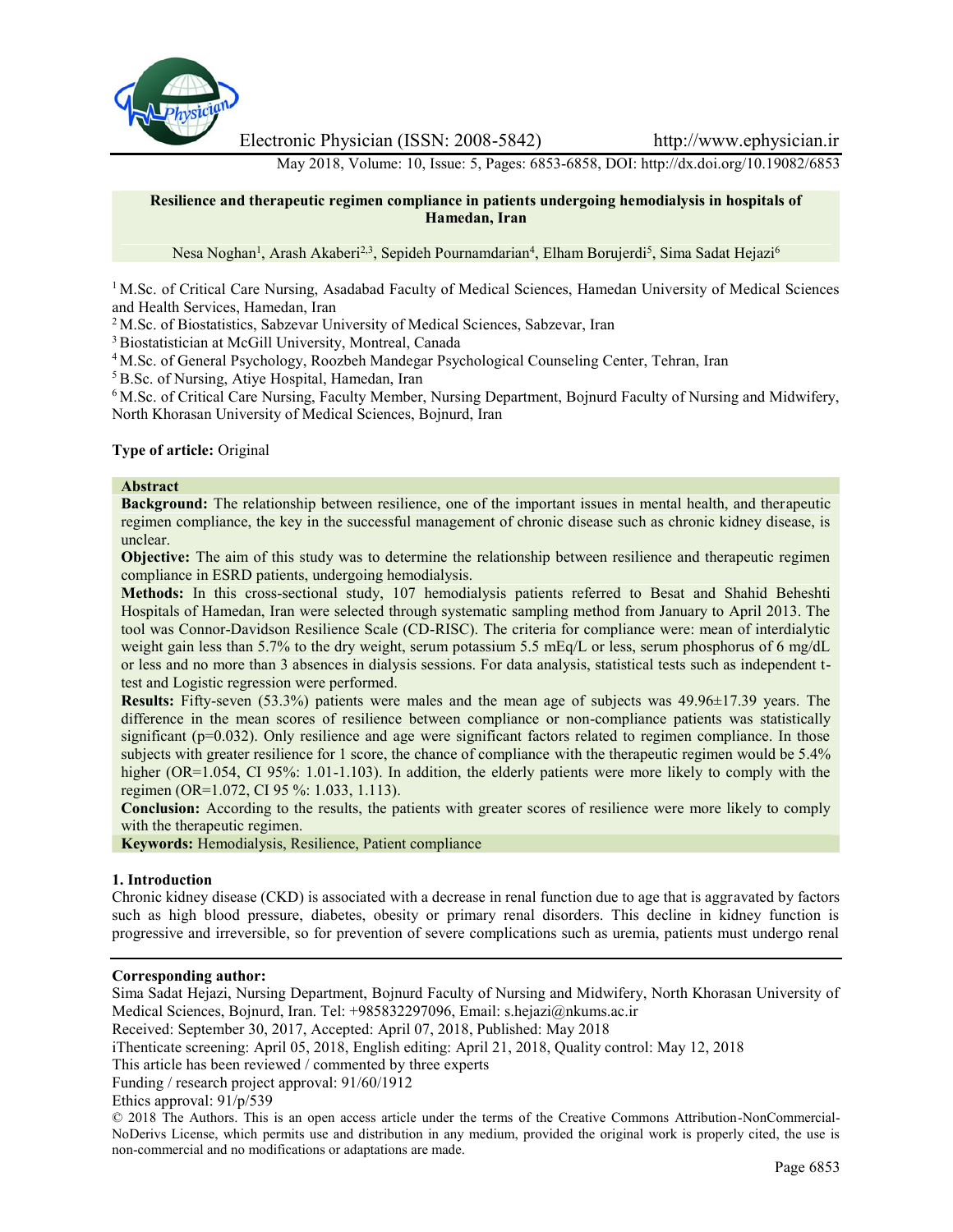replacement therapies such as hemodialysis and renal transplantation (1, 2). It is estimated that more than two million people in the world are undergoing maintenance hemodialysis treatment (3). In Iran, 15% is added annually to hemodialysis patients (4). Regularly-scheduled hemodialysis and complex therapeutic regimens impose a heavy burden on patients (5) and severely affects all aspects of individual, family and social life of them (3). Success in controlling CKD depends on compliance with the treatment (6). The results of studies show that dietary regimen noncompliance, which includes intake of medications, fluid and dietary restrictions, effectively increases the risk of hospitalization and mortality (7). Dietary noncompliance and malnutrition indirectly affect the symptoms of depression and are associated with poorer therapeutic outcomes (8). The results of studies show that when the complexity and length of the therapeutic regimen are greater, the likelihood of its nonadherence also increases (9). Due to the prevalence of therapeutic non-compliance, compliance with treatment regimen has been the subject of many clinical investigations since 1970. In hemodialysis patients, non-compliance with the therapeutic regimen is common, and 20% to 86% of these patients have shown non-compliance in one or more aspects of therapeutic regimens (10) but the median is near to 50%. Self-reported findings show that noncompliance with fluid restrictions regimen is 30% to 74% but non-adherence levels indicated by interdialytic weight gain had a wide range, from 10% to 60%. Noncompliance of potassium restricted regimen and phosphorus-binding medications are 2% to 39% and 19% to 57% respectively (11). Currently, various studies have focused on identifying the predictors of therapeutic regimen compliance in patients with chronic kidney disease. The results of the studies show that motivation by the staff, the level of knowledge and social support is associated with the compliance of the therapeutic regimen. However, in general, studies still fail to find a stable relationship between demographic and psychosocial factors and therapeutic regimen noncompliance (9). One of the important issues in mental health and psychology is resilience. Resilience means the ability to adapt to difficult situations and provide flexible responses to daily stresses (12). Resilience can develop a kind of ability and control in the person that enables him to overcome some of the physical and economic burdens and psychosocial consequences of the disease (13). As mentioned, chronic kidney disease and hemodialysis treatment cause many psychological stresses on the patient and since resilience is the ability to cope with traumatic situations (12-14), it is thought that resilient patients have a greater acceptance of the disease, resulting in higher compliance with therapeutic regimens. Due to the high level of therapeutic regimen non compliance in Iranian hemodialysis patients, and also a limitation of research on the determination of resilience among hemodialysis patients, we investigate the relationship between resilience and therapeutic regimen compliance in patients undergoing hemodialysis.

#### **2. Material and Methods**

## *2.1. Study design and patients*

This cross-sectional study was done in Besat and Shahid Beheshti Hospitals of Hamedan, Iran from January to April 2013. All the hemodialysis patients referred to Besat and Shahid Beheshti Hospitals of Hamedan, Iran were study population. The inclusion criteria were as follows: age older than 18 years, a six-month interval (at least) since the first hemodialysis session, willingness to participate in the study, without acute physical illness or non-pleasant events during six months prior to the study (events such as death or severe illness of family members or close friends), and exclusion criteria were known mental or cognitive disorder and hospitalization. Due to the limitations of similar studies, we performed a pilot to obtain the sample size. First, 60 patients were randomly included, and then with 80% power and 95% confidence, 107 patients were selected through systematic sampling method to be enrolled in the study from patients undergoing hemodialysis in Shahid Beheshti and Besat Hospitals of Hamedan, Iran. The total number of patients with the inclusion criteria was 150. After a random sampling of 60 patients for determining the sample size, a sampling frame consisting of 90 patients was formed, then the first patient was randomly selected and from the number of this patient with the sampling interval of 2, other patients were selected randomly.

## *2.2. Measurements*

The tool used in this study was a questionnaire with three parts, of which first two parts were prepared by the researchers after reading resources provided. The first part of the questionnaire included ten questions about demographic data such as age, sex, income level, education level and marital status; the second part included six questions about disease such as disease duration, hemodialysis duration, the number of dialyses per week. In order to determine content validity of these two parts, the questionnaire was presented to the eight faculty members of North Khorasan University of Medical Sciences and, two hemodialysis patients and two nursing students. The third part was the Connor-Davidson Resilience Scale (CD-RISC) which consists of twenty-five items, and each item rates from 0 to 4 (5 points), higher scores reflect greater resilience (14). The questionnaires were completed in collaboration with the researchers during hemodialysis. The patients' mean levels of potassium and phosphorus in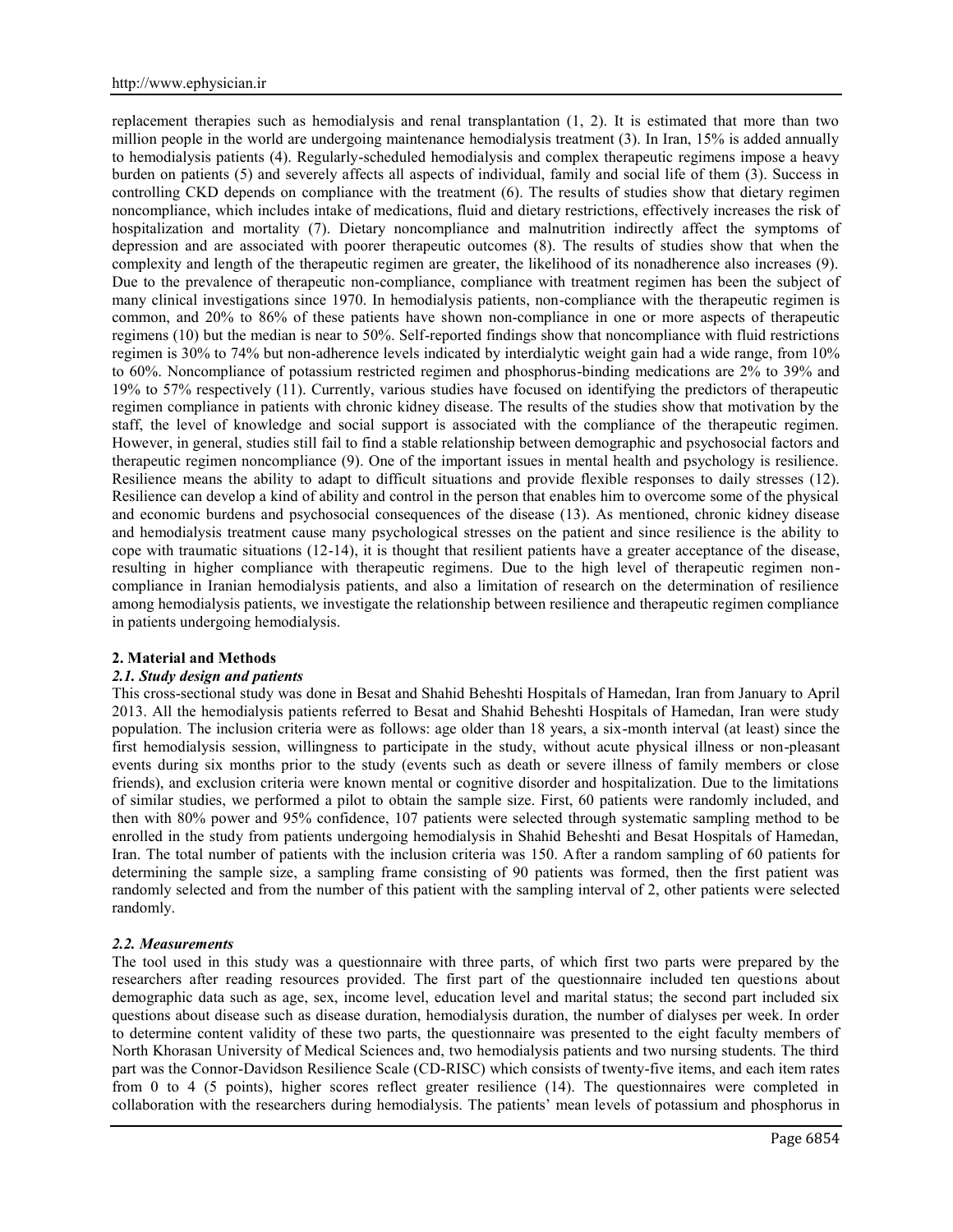the past three months were recorded; also, the interdialytic weight gain was measured between the two periods of dialysis. The criteria for the therapeutic regimen compliance were as follows: 1) mean of inter dialytic weight gain less than 5.7% to the dry weight, 2) serum potassium 5.5 mEq/L or less, 3) serum phosphorus of 6 mg/dL or less, and 4) no more than 3 absences in dialysis sessions. Failure to adhere to even one of these criteria was considered as non-compliance (5, 6, 11). After determining the patient's compliance with therapeutic regimen and resilience, the correlation between these two variables was analyzed.

## *2.3. Validity and reliability*

CD-RISC includes 25 items and is graded based on the five-point Likert scale (zero: completely false; five: completely true). In this scale, the minimum score of the individual's resilience is zero and the maximum is 100 (14). CD-RISC is a validated and reliable scale which can be translated into several languages and used in different groups (12, 13). For the first time, Mohammadi adapted this scale in Iran (12). In this study, the reliability of the CD-RISC was estimated as 0.76 by Cronbach's alpha coefficient.

## *2.4. Data collection*

After obtaining the written consents and introducing the researcher to the study environment, the questionnaires were completed by all patients, who met the inclusion criteria during hemodialysis. Based on the information in patients' medical records, predialysis serum levels of potassium and phosphorus, as well as the interdialytic weight gain and dry weight, were recorded in the past three months for each patient. In order to collect the data during the investigation, the researcher was present in the morning, evening, and at night shifts.

# *2.5. Ethical consideration*

The subjects were ensured about the confidentiality of the data, and consent was obtained from the respective participants. This study was approved by the ethical committee of North Khorasan University of Medical Sciences (research code 91/p/539).

# *2.6. Statistical analysis*

For the comparison of the mean between the patients, a two-tailed independent t-test was applied. Chi-square test was used for the comparison of qualitative variables between the patients. Logistic regression with conditional backward method was used for the prediction of Odds Ratio (OR) of accepted regimen compliance in terms of resilience, age, gender, education, employment, and dialysis duration (years). Statistical analysis was performed using SPSS (SPSS Inc., Chicago, Illinois, USA) version 17. P-value less than 0.05 was considered statistically significant.

## **3. Results**

In this study, 107 patients were assessed, 57 (53.3%) patients were males and the mean age of them was 49.96±17.39 years. Other demographic and clinical characteristics are provided in Table 1. Of all the subjects, only 25 (23.4%) cases had therapeutic regimen compliance, and 82 (76.6%) patients had non- compliance. Other results of therapeutic regimen compliance are provided in Table 2. The independent-samples t-test showed that there was no association between the two genders in terms of regimen compliance  $(p=0.441)$ . The mean score of resilience was 75.04 $\pm$ 14.54. Among subjects who adhered to the regimens, the mean score of resilience was 80.48 $\pm$ 15.71 vs. 73.38±13.84 for those who did not adhere to the regimens. The difference in the mean scores of resilience between patients with compliance and without compliance was statistically significant (p=0.032). To predict compliance or non-compliance with the therapeutic regimen, we used resilience variables such as age, gender, education, employment, and dialysis duration (years). By calculating conditional logistic regression, it was concluded that only resilience and age were significant factors related to regimen compliance. According to the results, in those subjects with greater resilience for 1 score, the chance of compliance with the therapeutic regimen would be 5.4% higher (OR=1.054, CI 95%: 1.01-1.103). In addition, elderly patients were more likely to comply with the dietary regimen, and the high level of therapeutic regimen compliance increased to 1.072 over one year (OR=1.072 CI 95 %: 1.033, 1.113) (Table 3).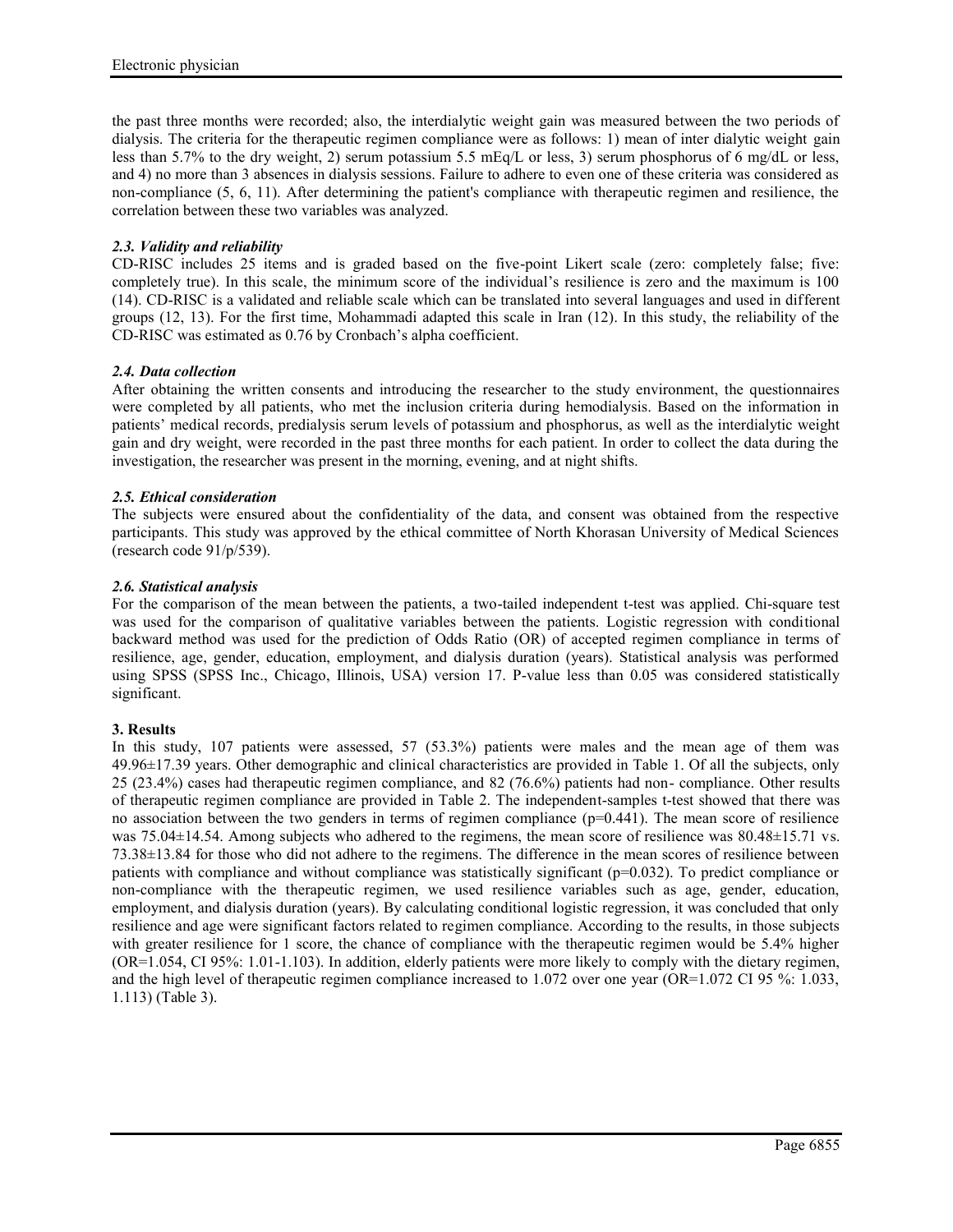| Male<br>57(53.3)<br>Female<br>50 (46.7)<br>Married<br>77(72)<br>Single<br>16(15)<br>Widow<br>12(11.2)<br>Divorced<br>2(1.9)<br>Literacy<br>12(11.2)<br>Primary School<br>34(31.8)<br>Secondary School<br>16(15)<br>Diploma<br>25(23.4)<br>Collegiate<br>20(18.7)<br>13(12.1)<br>Unemployed<br>Employee<br>10(9.3)<br>Housekeeper<br>41 (38.3)<br>Farmer<br>2(1.9)<br>Worker<br>4(3.7)<br>Others<br>14(13.1)<br>Retired<br>9(8.4)<br>Disabled<br>14(13.1)<br>15(14)<br>Yes<br>38(38)<br>N <sub>0</sub><br>Somewhat<br>54 (50.5)<br>$\overline{2}$<br>35(32.7)<br>$\overline{\mathbf{3}}$<br>72(67.3)<br>Yes<br>11(10.3)<br>N <sub>o</sub><br>96 (89.7)<br>60(56.1)<br>Yes<br>47 (43.9)<br>No<br>$2.49 \pm 0.87$ | Characteristic                   | Values; $n$ (%) / Mean $\pm$ SD |  |
|----------------------------------------------------------------------------------------------------------------------------------------------------------------------------------------------------------------------------------------------------------------------------------------------------------------------------------------------------------------------------------------------------------------------------------------------------------------------------------------------------------------------------------------------------------------------------------------------------------------------------------------------------------------------------------------------------------------|----------------------------------|---------------------------------|--|
|                                                                                                                                                                                                                                                                                                                                                                                                                                                                                                                                                                                                                                                                                                                | Gander                           |                                 |  |
|                                                                                                                                                                                                                                                                                                                                                                                                                                                                                                                                                                                                                                                                                                                |                                  |                                 |  |
|                                                                                                                                                                                                                                                                                                                                                                                                                                                                                                                                                                                                                                                                                                                | Marital status                   |                                 |  |
|                                                                                                                                                                                                                                                                                                                                                                                                                                                                                                                                                                                                                                                                                                                |                                  |                                 |  |
|                                                                                                                                                                                                                                                                                                                                                                                                                                                                                                                                                                                                                                                                                                                |                                  |                                 |  |
|                                                                                                                                                                                                                                                                                                                                                                                                                                                                                                                                                                                                                                                                                                                |                                  |                                 |  |
|                                                                                                                                                                                                                                                                                                                                                                                                                                                                                                                                                                                                                                                                                                                | Education                        |                                 |  |
|                                                                                                                                                                                                                                                                                                                                                                                                                                                                                                                                                                                                                                                                                                                |                                  |                                 |  |
|                                                                                                                                                                                                                                                                                                                                                                                                                                                                                                                                                                                                                                                                                                                |                                  |                                 |  |
|                                                                                                                                                                                                                                                                                                                                                                                                                                                                                                                                                                                                                                                                                                                |                                  |                                 |  |
|                                                                                                                                                                                                                                                                                                                                                                                                                                                                                                                                                                                                                                                                                                                |                                  |                                 |  |
|                                                                                                                                                                                                                                                                                                                                                                                                                                                                                                                                                                                                                                                                                                                | Occupational status              |                                 |  |
|                                                                                                                                                                                                                                                                                                                                                                                                                                                                                                                                                                                                                                                                                                                |                                  |                                 |  |
|                                                                                                                                                                                                                                                                                                                                                                                                                                                                                                                                                                                                                                                                                                                |                                  |                                 |  |
|                                                                                                                                                                                                                                                                                                                                                                                                                                                                                                                                                                                                                                                                                                                |                                  |                                 |  |
|                                                                                                                                                                                                                                                                                                                                                                                                                                                                                                                                                                                                                                                                                                                |                                  |                                 |  |
|                                                                                                                                                                                                                                                                                                                                                                                                                                                                                                                                                                                                                                                                                                                |                                  |                                 |  |
|                                                                                                                                                                                                                                                                                                                                                                                                                                                                                                                                                                                                                                                                                                                |                                  |                                 |  |
|                                                                                                                                                                                                                                                                                                                                                                                                                                                                                                                                                                                                                                                                                                                |                                  |                                 |  |
|                                                                                                                                                                                                                                                                                                                                                                                                                                                                                                                                                                                                                                                                                                                | Income sufficiency               |                                 |  |
|                                                                                                                                                                                                                                                                                                                                                                                                                                                                                                                                                                                                                                                                                                                |                                  |                                 |  |
|                                                                                                                                                                                                                                                                                                                                                                                                                                                                                                                                                                                                                                                                                                                |                                  |                                 |  |
|                                                                                                                                                                                                                                                                                                                                                                                                                                                                                                                                                                                                                                                                                                                | Dialysis frequency (per week     |                                 |  |
|                                                                                                                                                                                                                                                                                                                                                                                                                                                                                                                                                                                                                                                                                                                |                                  |                                 |  |
|                                                                                                                                                                                                                                                                                                                                                                                                                                                                                                                                                                                                                                                                                                                | History of renal transplantation |                                 |  |
|                                                                                                                                                                                                                                                                                                                                                                                                                                                                                                                                                                                                                                                                                                                |                                  |                                 |  |
|                                                                                                                                                                                                                                                                                                                                                                                                                                                                                                                                                                                                                                                                                                                | Other disease                    |                                 |  |
|                                                                                                                                                                                                                                                                                                                                                                                                                                                                                                                                                                                                                                                                                                                |                                  |                                 |  |
|                                                                                                                                                                                                                                                                                                                                                                                                                                                                                                                                                                                                                                                                                                                | Duration of dialysis (year)      |                                 |  |

**Table 1.** Demographic and clinical characteristics of patients undergoing hemodialysis (n=107)

|  |  | Table 2. Compliance of patients undergoing hemodialysis |  |
|--|--|---------------------------------------------------------|--|
|  |  |                                                         |  |

| Compliance                           | $n\ (\%)$ |  |
|--------------------------------------|-----------|--|
| Potassium restricted regimen         | 87(81.3)  |  |
| Phosphorus restricted and medication | 54(50.5)  |  |
| Fluid restricted regimen             | 53(49.5)  |  |
| Attendance in dialysis sessions      | 105(98.1) |  |
| Total                                | 25(23.4)  |  |

**Table 3.** The findings of logistic regression by conditional method of prediction of compliance by therapeutic regimen via resiliency and demographic variables

| Variables  | В        | p-value | ັ<br><b>OR</b> | 95% CI for OR |       |
|------------|----------|---------|----------------|---------------|-------|
|            |          |         |                | Lower         | Upper |
| Resilience | 0.053    | 0.023   | 1.054          | 1.007         | 103   |
| Age        | 0.069    | < 0.001 | 1 072          | 1.033         | 113   |
| Constant   | $-9.077$ | < 0.001 | p<0.001        |               |       |

OR: Odds ratio; CI: Confidence interval

## **4. Discussion**

This study aimed to determine the relationship between resilience and therapeutic regimen compliance in patients undergoing hemodialysis. Our main finding is that resilience is related to the therapeutic regimen compliance and in patients with greater resilience scores; the chance of therapeutic regimen compliance is increased. In this study, we found that the therapeutic regimen compliance in hemodialysis patients is low while in the Medeiros et al study,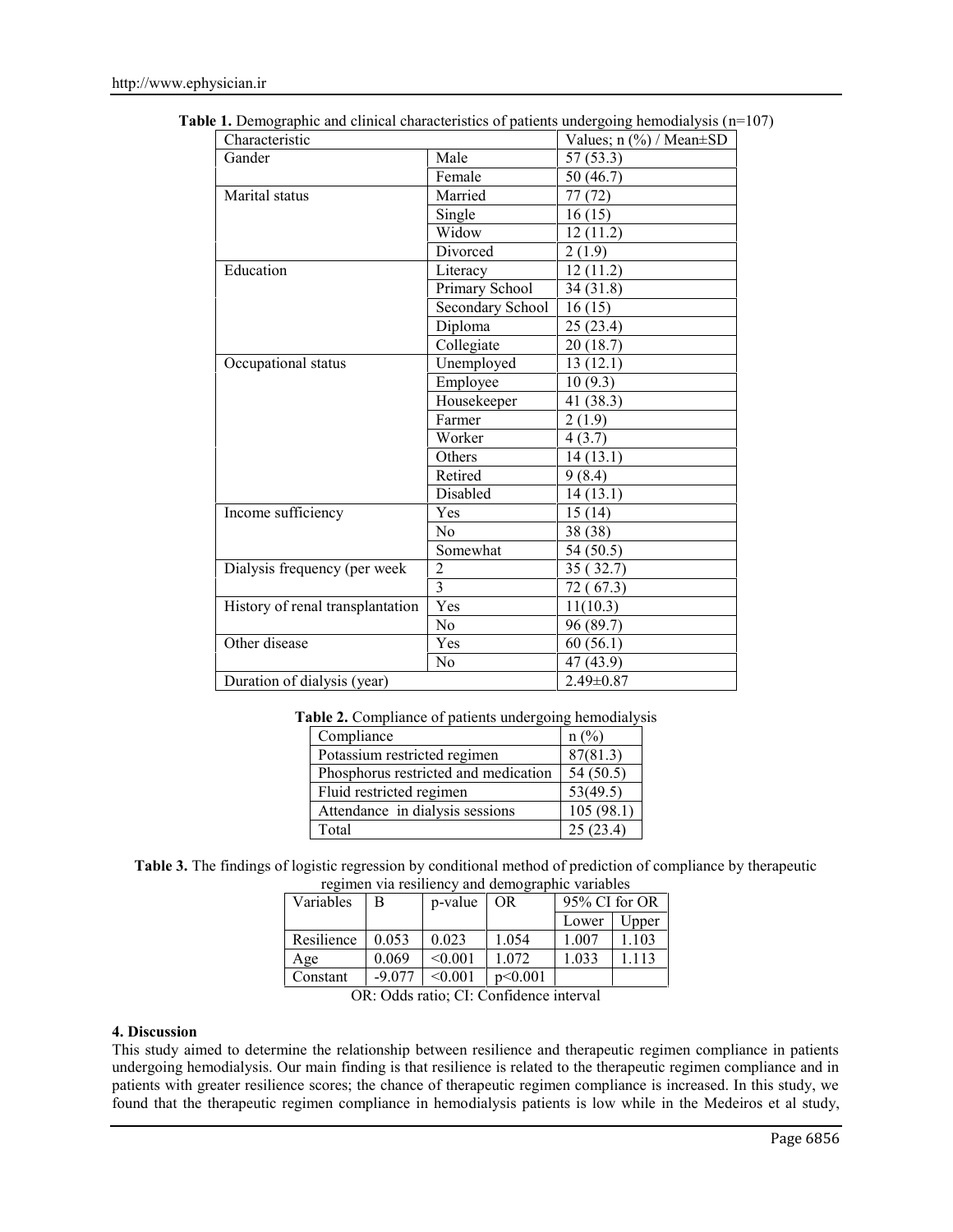40.7% of patients are noncompliant. This difference may be related to the lower mean age of patients in our study and the use of the self-report tool in the Medeiros study (3). The results of Melon et al. indicated that 62% of the patients were noncompliant in at least one of the domains of therapeutic regimen, the patients in our study were in a worse case in terms of compliance. This may still be due to the higher mean age of the subjects in their study (9). The most important causes of therapeutic regimen non-compliance of dialysis patients according to studies in Iran are factors such as psychological problems and especially depression, which plays an important role in the isolation and dismay of the individual and as a consequence of therapeutic regimen non-compliance. Other factors such as the lack of awareness and attitude of dialysis patients about their treatment and lack of adequate social support are also involved in this regard (4). According to a report by Rambod et al, the results of the studies indicate that the range of potassium restricted regimen compliance is between 60% and 65%; and the results of their study on potassiumrestricted regimen compliance in Iranian patients were 5.94%. Adoption of potassium restricted regimen compliance in our study is 81.3%, which is similar to Rambod's results. This significant difference in potassium restricted regimen compliance of Iranian patients may be due to differences in the dietary habits of Iranian patients with others (11). Studies showed that the range of adherence to the medication (phosphorus bindings) and phosphorus restricted dietary are 50.5% (11), the results of the present study are consistent with this range but the results of Rambod et al showed that 74.5% of the patients had medication compliance, which is different from the results of our study. The mean age of the patients assessed by Rambod et al was more than that of our patients, and one of the reasons for this difference might be this (11). Khalil et al. and Staji et al reported that almost half of the patients in terms of serum phosphorus status are within acceptable range, which is similar to the results of this study (6, 8). The lack of knowledge about phosphorus-containing foods and the importance of using phosphorus-binding medications and the lack of education about the need for changes in individual habits can be related to this problem.

In the present study, the compliance of potassium restricted regimen was better than the phosphorus restricted regimen and medication regimen compliance; these results are similar to those of Rambod and Park (11, 15). Serum potassium can be controlled by dietary compliance only, but in order to prevent the increase in blood phosphorus levels, both medication and dietary regimen compliance are needed. Therefore, the higher level of non-compliance in this area than the potassium restricted regimen in the present study as well as in other studies can be related to this problem. One of the other reasons is the early onset of high levels of serum potassium symptoms in patients, such as gastrointestinal symptoms which are rapidly relieved by dietary compliance. It is also possible that the restriction of high-potassium foods is easier than phosphorus-containing foods since potassium-rich foods are mostly vegetables and fruits (15). In the present study, older patients were more compliant with the therapeutic regimen. Khalil et al and Park et al. found similar results (8, 15). The reason is likely that the older patients worry about their health more than younger patients. Younger people, due to more social relationships, are also more likely to consume food in restaurants, and parties etc., which can lead to noncompliance. The results of this study showed that resilience is related to the therapeutic regimen compliance regimen, which is similar to Medeiros' study (3). Also, the results of Ma et al indicated a significant positive relationship between health-promoting behaviors and resilience (16). Therapeutic regimen compliance can be a byproduct of resilience. Grunberg defined resilience as the unique ability of persons to prevent, limit, and overcome the harmful effects of difficult conditions, such as chronic disease (17). We used the medical records from the past three months and this might be one of our study limitations, also the serum markers such as potassium and phosphorus might be affected by dialysis.

## **5. Conclusions**

According to the results of this study, compliance in the patients is low. Also, compliance is related to resilience, and patients with a greater score of resilience were more likely to comply with the therapeutic regimen. The results indicate that the issue of therapeutic regimen compliance in hemodialysis patients still needs attention. Also, according to the findings of this study which indicates the relationship between resiliency and regimen compliance, it is necessary to pay attention to the dimensions of the mental health of patients with chronic illness. It is suggested to investigate the promoting factors of resilience and the effect of them on compliance in future studies.

## **Acknowledgments:**

This research was undertaken at the Addiction and Behavioral Sciences Research Center and was financially supported by North Khorasan University of Medical Sciences. The authors wish to thank them for their support and gratefully acknowledge the collaboration of all the hemodialysis patients.

## **Conflict of Interest:**

There is no conflict of interest to be declared.